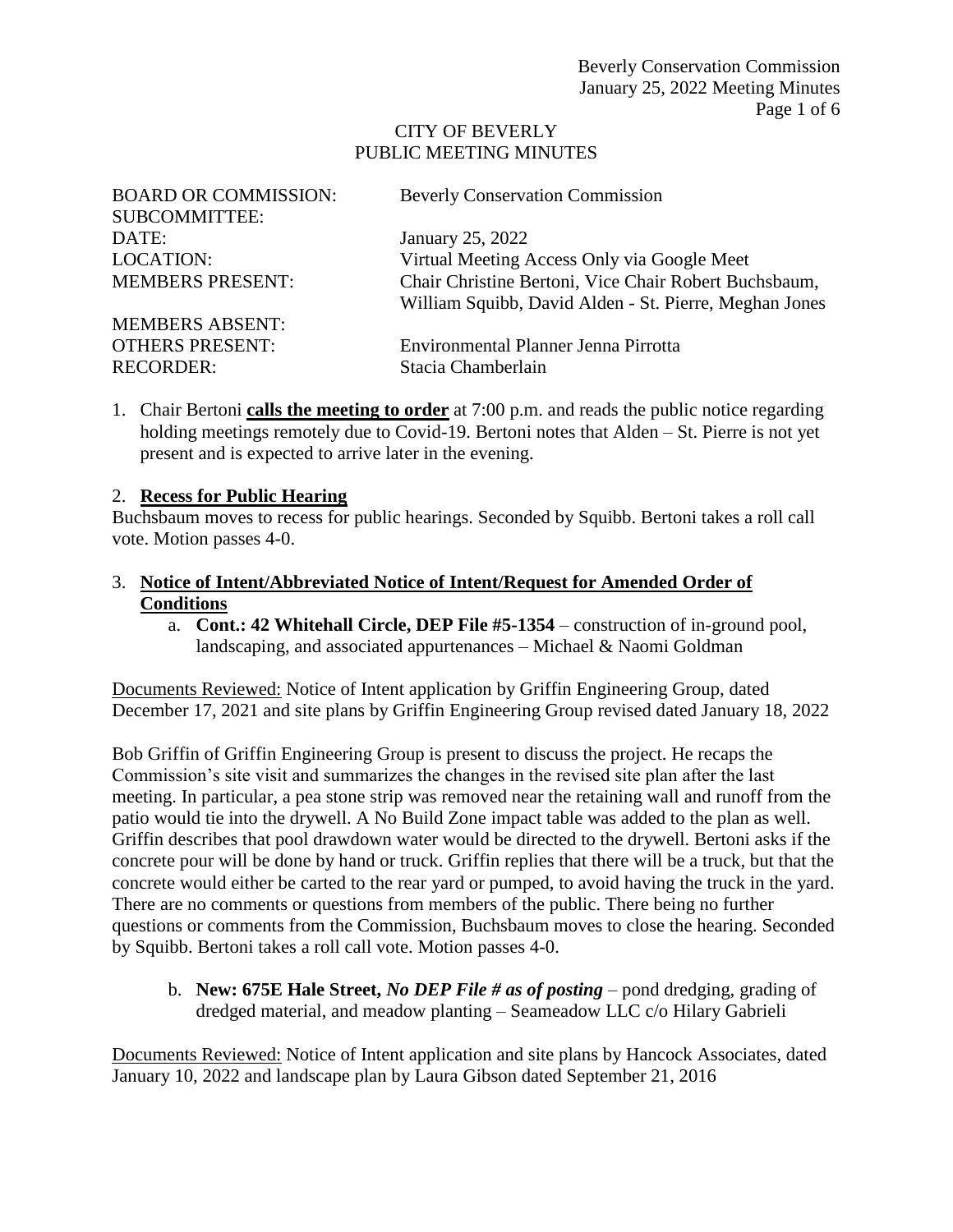Beverly Conservation Commission January 25, 2022 Meeting Minutes Page 2 of 6

Devon Morse of Hancock Associates, introduces the project team including David Cowell and Charles Wear of Hancock Associates and Landscape Architect Lolly Gibson. Morse summarizes the project history, noting that the project was previously approved by the Commission through Order of Conditions, DEP File #5-1196 on November 16, 2016. After the Order was issued, the applicant worked to receive the necessary state and federal permits and now the Order has since expired. Morse lists the necessary state and federal permits noting the project received a MEPA certificate which was issued on June 1, 2018; a Water Quality Certification, issued on December 18, 2020; and a draft Chapter 91 license, issued on August 25, 2021. They are currently coordinating with the Army Corps of Engineers on the issuance of an Individual Permit. They will also need a scientific collections permit for the ruppia transplanting. The project would be implemented in two phases: initial pilot dredging and then the full dredging, if the ruppia reestablishment is successful.

Buchsbaum asks if this is considered a salt pond. Morse replies that it is brackish, but it is not formally considered a salt pond, and there is a tide gate that controls the flow. Buchsbaum asks about the surge stone; Wear explains that it is placed in the pond as a temporary surface for the excavator to operate. Squibb asks about the amount of material to be removed; Morse replies that the wet dredge will be about 3,650 cubic yards, and the dry dredge volume will be 1,640 cubic yards. Squibb asks about the depth of the pond and silt; Cowell replies that it varies but silt depths average about 2.5 feet. Commissioners schedule a site visit for Saturday, February 5, 2022, at 8am. There are no comments or questions from members of the public. There being no further comments or questions, Buchsbaum moves to continue the hearing to the February 8, 2022 meeting. Seconded by Squibb. Bertoni takes a roll call vote. Motion passes 4-0.

## 4. **Reconvene Regular Meeting**

Buchsbaum moves to reconvene the regular meeting. Seconded by Squibb. Bertoni takes a roll call vote. Motion passes 4-0.

## 5. **Requests for Determination of Applicability**

a. **Cont.: 9 Melvin Avenue** – demolish an existing house – Kevin Hios

Documents Reviewed: Request for Determination of Applicability application and attachments, by Kevin Hios, dated November 1, 2021

Pirrotta reports the Commission received an email from the applicant requesting the Commission continue this agenda item to the next meeting. Buchsbaum moves to continue the discussion to the February 8, 2022 meeting. Seconded by Jones. Bertoni takes a roll call vote. Motion passes 4-0.

## b. **New: 46 Pickman Road** – extend an existing garage – Tom Wilburn

Documents Reviewed: Request for Determination of Applicability and associated plans and attachments, dated January 6, 2022

Pirrotta reads the legal notice. Owner Thomas Wilburn provides an overview of the proposed project. He notes that he filed an RDA in the past for his deck project and describes how the rear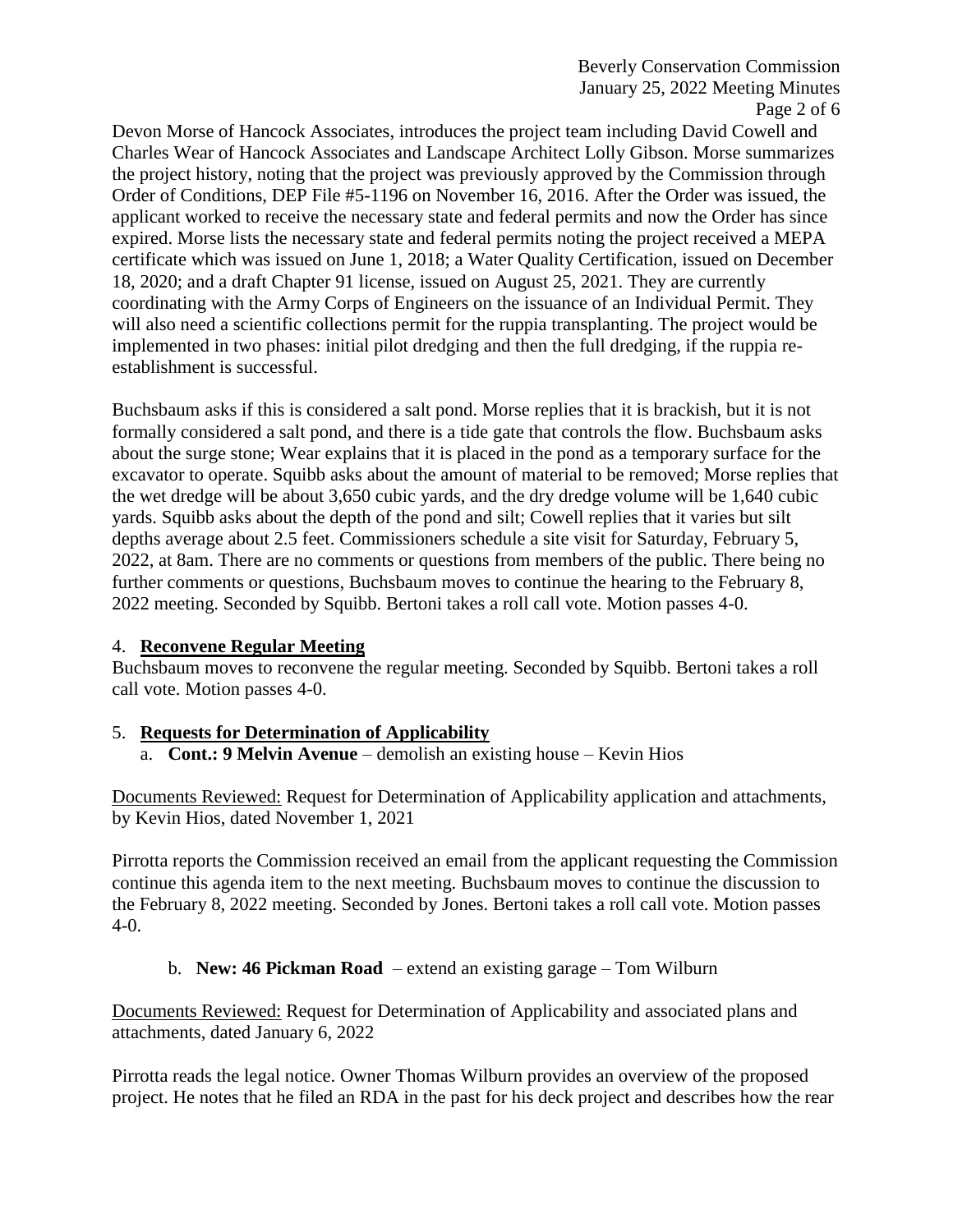of his house is just about coincident with the 100-Foot Buffer line. Bertoni asks what the plan is to manage the additional roof runoff from the extended garage. Wilburn replies that he does not have a plan for that yet, but will coordinate this with his architect. Pirrotta adds that at her site visit, Wilburn had suggested installing a stone drip edge around the garage, similar to the design with the portico out front. Bertoni suggests a condition to install a drip edge or dry well to catch and store additional roof runoff. Bertoni asks Commissioners for feedback. Buchsbaum moves to continue the hearing to the February 8, 2022 meeting, pending receipt of more information on the plan for infiltration of roof runoff. Seconded by Squibb. Bertoni takes a roll call vote. Motion passes 4-0.

## 6. **Request for Certificates of Compliance**

a. **New: 675E Hale Street, DEP File #5-1196** – pond dredging, grading of dredged material, and meadow planting – Laura Gibson

Documents Reviewed: Request for Certificate of Compliance by Hancock Associates, dated January 10, 2022

Devon Morse, of Hancock Associates describes the request and introduces the project team including David Cowell of Hancock Associates and Landscape Architect Lolly Gibson. Morse reports no work was undertaken under the Order and that Pirrotta conducted a site visit. There being no further questions or comments, Buchsbaum moves to issue an Invalid Order of Conditions. Seconded by Squibb. Bertoni takes a roll call vote. Motion passes 4-0.

## 7. **Old/New/Other Business**

- a. **Minor Modification to Order of Conditions**
	- i. **New: 28 Fosters Point, DEP File #5-1330** –Doug & Susan Stone

Documents Reviewed: Request for Minor Modification to Order of Conditions and revised site plan by Griffin Engineering, dated January 10, 2022

Bob Griffin of Griffin Engineering Group provides an overview of the project and discusses the request to modify the project including addition of a fence and changes to the rear stairs. Crushed stone would be located beneath the stairs. Bertoni asks if the fence will allow water to flow through the property, as it is located within Land Subject to Coastal Storm Flowage and is proposed on the edge of the marsh. Griffin replies that it would be a picket fence, which by design has gaps that would allow water flow and small animal movement. Bertoni confirms that the fence would be within the 25-Foot No Disturbance Zone and asks for alternatives; Griffin replies that it would enclose part of the existing lawn and moving the fence out of the No Disturbance Zone would leave the owners with little usable space in the rear yard. Griffin describes that the fence would not have a negative effect on the resource area as it would have slat spacing and would keep people and pets outside of the marsh on the existing lawn. The post holes would be dug by hand. Commissioners schedule a site visit for February 5, 2022, at 9:30am. There being no further questions or comments, Buchsbaum moves to continue the discussion to the February 8, 2022 meeting. Seconded by Bertoni. Bertoni takes a roll call vote. Motion passes 4-0.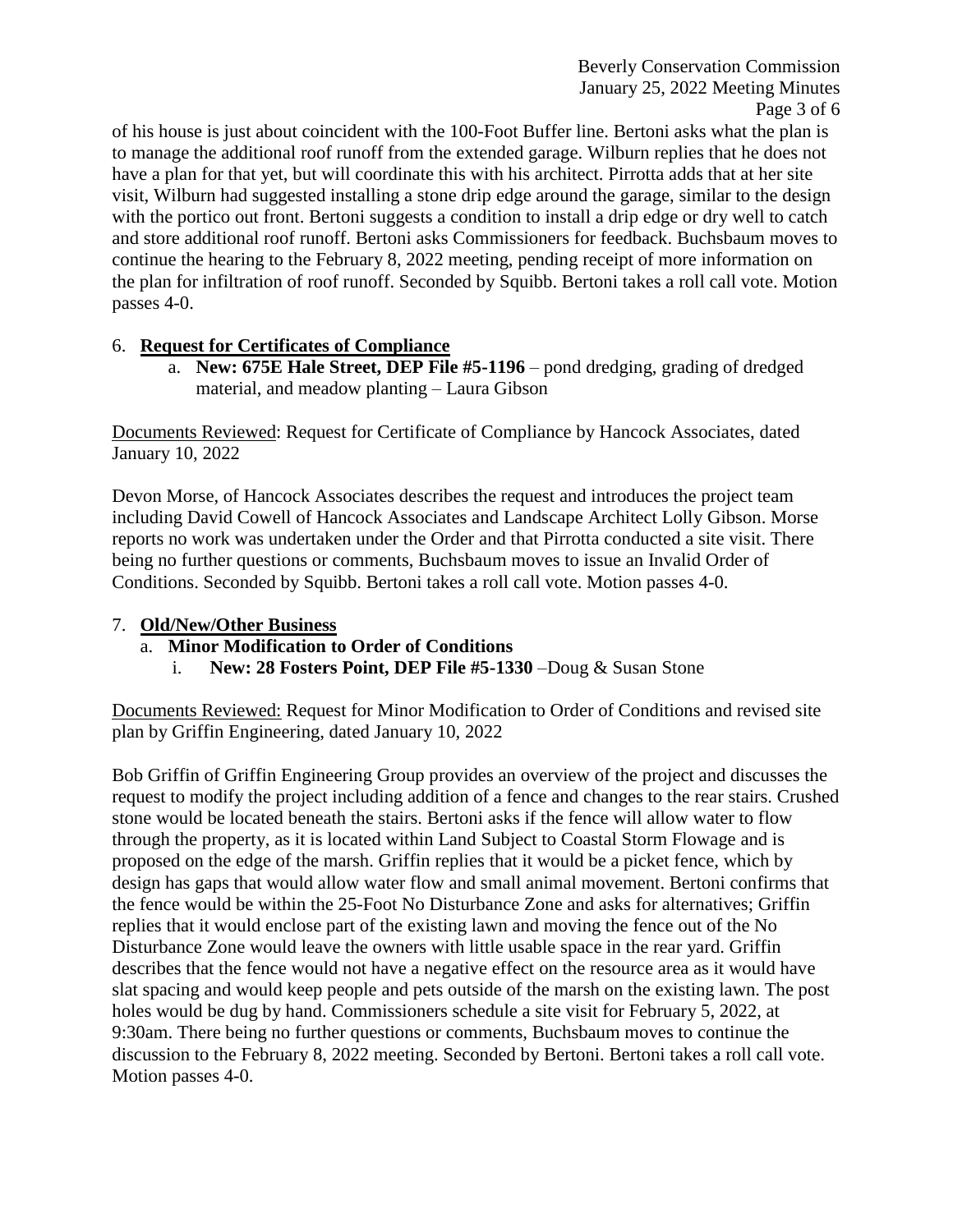## b. **Enforcement Orders**

#### i. **Cont.: 0 Netherton Avenue**

Documents Reviewed: Topographic Plan of Land by Hancock Associates, dated July 14, 2021

Pirrotta updates the Commission that she received an email with an updated restoration plan from David Cowell of Hancock Associates earlier that same evening. Cowell is present and describes the progress made at the site since the last meeting, including removal of the fill, soil evaluation, and updated wetland flagging. He describes the contents of the revised restoration plan including the proposed sizing and spacing of the plantings and blend of seed mix and transition to lawn. The plantings would occur in April once the growing season begins. Bertoni notes the need for permission from the abutter to work on their property. Cowell says he will prepare a narrative with photos and soils data with the revised plan, for review at the next meeting. He requests that the Commission cease issuing the daily fines, as the draft restoration plan has been submitted per the Enforcement Order, and progress is being made to restore the area. Buchsbaum, Squibb, and Jones state they are amenable to stopping fines as long as appropriate progress continues to be made. Commissioners schedule a site visit for February 5, 2022, at 10am.

## **\*\*David Alden - St. Pierre joins the meeting at 8:30pm\*\***

Buchsbaum moves to modify the enforcement order to stop the \$100 per day fine as of January 26, 2022, with the expectation that further progress will continue, and that the restoration plan will be submitted in time for review at the next meeting. Seconded by Jones. Bertoni takes a roll call vote. Motion passes 5-0.

# ii. **Cont.: 82 River Street**

Documents Reviewed: Letter from DeRosa Environmental, dated November 23, 2021

Michael DeRosa of DeRosa Environmental, representing the property owner, is present to discuss the completed work, per the Enforcement Order and approved restoration plan. DeRosa requests that the Commission lift the Enforcement Order, as the requirements of the Commission have been met. DeRosa confirms that he was on site with Pirrotta to observe the restored area and notes that the planting area should only be mowed once per season and he will remind the owner of this. Bertoni asks whether all work has been done per the plan, DeRosa confirms that his company completed the work with the seeds as specified in the plan and that the area is stable. With the condition that Pirrotta will make another site visit within the next growing season, Squibb moves to lift the Enforcement Order. Seconded by Jones. Bertoni takes a roll call vote. Motion passes 5-0.

## iii. **Cont.: 340 Old Essex Road**

Documents Reviewed: Enforcement Orders issued December 29, 2021 and January 10, 2022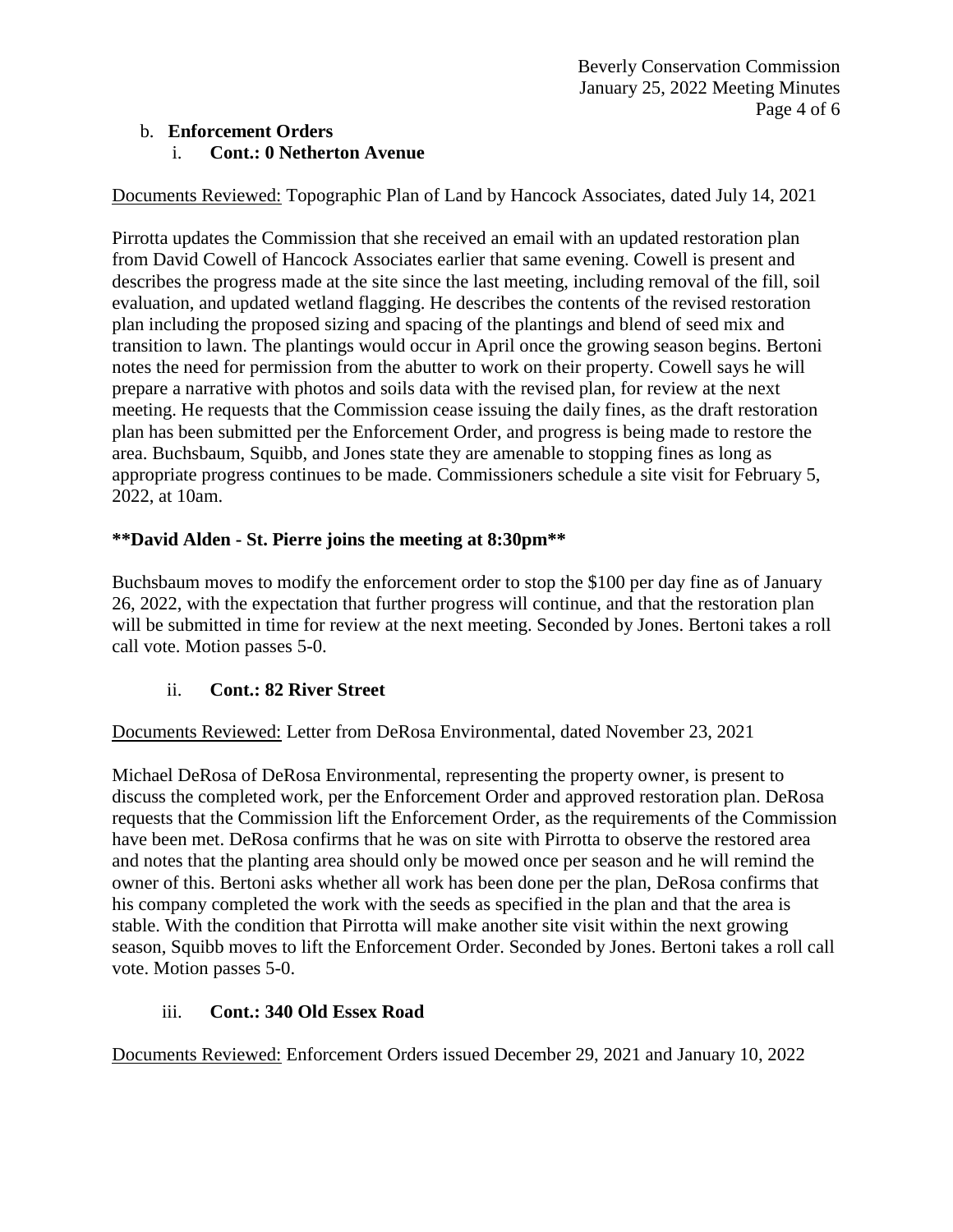Beverly Conservation Commission January 25, 2022 Meeting Minutes Page 5 of 6

Pirrotta confirms she met with the owner on site after the last meeting and confirms that the owner submitted a Request for Determination of Applicability by the filing deadline, earlier that day. Owner Ted Ramsdell is present to discuss with the Commission, per the directives in the Enforcement Order. Ramsdell describes that he installed the fence to shield the neighbor's collapsing garage from his property. Commissioners plan to visit the site on their own before the next meeting. The Commission looks forward to reviewing the RDA at the February 8, 2022 meeting.

## c. **Tree Removals, If Any**

# i. **19 Kennel Hill Drive**

Pirrotta updates the Commission on the request for the removal of an oak tree within the 100- Foot Buffer to Bordering Vegetated Wetland, and displays site photos. Alden-St. Pierre moves to approve the removal of the tree with standard conditions and that cut wood not be stored within the No Disturbance Zone. Seconded by Buchsbaum. Motion passes 5-0.

# d. **Minor Project Permits, If Any**

# i. **78 Preston Place**

Pirrotta describes the minor project permit she issued for work on an existing deck within the 100-Foot Buffer to Bordering Vegetated Wetland. The work is limited to the replacement of planking and railings only, with no new footings. The Commission reports no objections.

e. **Emily Way (DEP File #5-1166) – stormwater inspection and vegetation maintenance** The Commission received an annual stormwater management report, per the Order of Conditions, DEP File #5-1166, along with notification that vegetation removal was required in order to access an inspection port. Pirrotta confirms that there is an Operation and Maintenance Plan that was submitted as part of the Notice of Intent, so an RDA is not required for the vegetation trimming. Bertoni adds that the vegetation removal should be done by hand with hand tools only, and debris should be removed for off-site disposal.

# f. **Dunham Ridge (DEP File #5-1123) – pedestrian easement review**

Pirrotta updates the Commissioners regarding an adjustment of the location of the pedestrian easement at the 51 Dunham Road project. Cummings Properties will be looking to close out their Order of Conditions under DEP File #5-1123 soon, and there is a special condition on the creation of a pedestrian easement. Since the permit was issued, there have been subsequent discussions with members of the Open Space and Recreation Committee (OSRC) and City staff about adjusting the location of the easement. Alden - St. Pierre describes how OSRC determined the appropriate placement of the easement over the existing trail. Pirrotta describes the anticipated next steps for the applicant, including seeking a modification to their Site Plan with the Planning Board and seeking final approval from the City Council and Mayor Cahill.

## g. **Other: Discussion or Action Items Related to Commission Business, Correspondence, etc. Received/Issued After Publication of Agenda, If Any** a. **1025 Hale Street**

Pirrotta informs the Commissioners that the consultant team is still waiting on additional information on the location of the sewer line, which is delaying the completion of the as built plan to be submitted with the requests for Certificates of Compliance. The Commission is